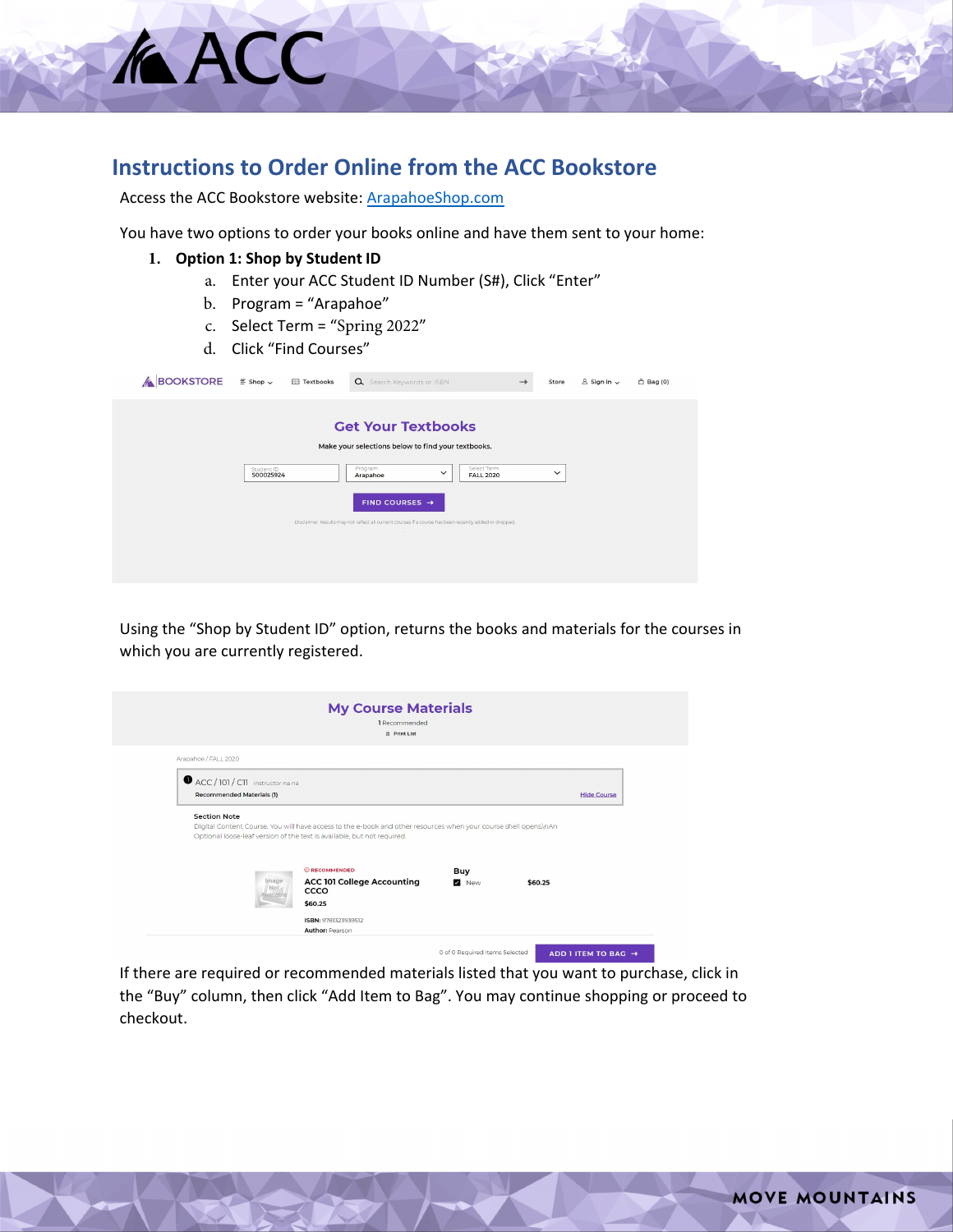## **2. Option 2: Shop by Courses**

**MACC** 

- a. Click "Enter Courses"
- b. Program = Arapahoe
- c. Term = Fall 2020
- d. Select Department = select the course prefix (e.g. ENG, MAT, HIS, etc.)
- e. Select Course = select the course number (e.g. 121, 122, etc.)
- f. Select Section = select the unique course section (e.g. 101, 201, C11,etc.)
- g. Enter the same Department, Course, and Section for additional courses if you like
- h. Click "Find Materials for course(s)"

|              | <b>Get Your Textbooks</b>                                                                                                      |
|--------------|--------------------------------------------------------------------------------------------------------------------------------|
|              | Make your selections below to find your textbooks.                                                                             |
|              | Term<br>Program<br>$\checkmark$<br>$\checkmark$<br>Arapahoe<br><b>FALL 2020</b>                                                |
|              |                                                                                                                                |
|              | <b>Shop by Course</b>                                                                                                          |
|              | Department<br>HIS<br>Course<br>Section<br>$\otimes$ $\rightarrow$<br>Q<br>Delete<br>$\checkmark$<br>$\checkmark$<br>122<br>101 |
| $\mathbf{2}$ | Q. Select Department<br><b>Select Course</b><br><b>Select Section</b><br>$\rightarrow$<br>$\checkmark$<br>$\checkmark$         |
| -3           | Add Another Course                                                                                                             |
|              | FIND MATERIALS FOR 1 COURSE(S) $\rightarrow$                                                                                   |

Using the "Shop by Courses" option, returns the books and materials for the courses you selected.

| $\blacksquare$ HIS / 122 / 101 Instructor Donald Walker<br><b>Required Materials (1)</b> |                                                                                                                   |                                                                     |                         | <b>Hide Course</b> |
|------------------------------------------------------------------------------------------|-------------------------------------------------------------------------------------------------------------------|---------------------------------------------------------------------|-------------------------|--------------------|
|                                                                                          | <b>OREQUIRED</b><br><b>America: Narrative History,</b><br><b>Brief (w/Access Card)VOL 2</b><br>\$35.13 to \$70.25 | Rent<br>$Use d$ <sup><math>\odot</math></sup><br><b>Creat Value</b> | \$35.13<br>Due 12/18/20 |                    |
|                                                                                          | Edition: lith<br>ISBN: 9780393668971                                                                              | <b>New</b>                                                          | \$55.50<br>Due 12/18/20 |                    |
|                                                                                          | <b>Author: Shi</b>                                                                                                | <b>Buy</b>                                                          |                         |                    |
|                                                                                          | <b>Publisher:</b> W. W. Norton & Company,<br>Incorporated                                                         | $Use d$ <sup><math>\odot</math></sup>                               | \$52.75                 |                    |
|                                                                                          | Formats: BryteWave Format                                                                                         | <b>New</b>                                                          | \$70.25                 |                    |
|                                                                                          | <b>Add to Wishlist</b><br>m                                                                                       | $Digital \odotRequirements$                                         | \$45.00                 |                    |

If there are required or recommended materials listed that you want to purchase, click in the "Buy" column, then click "Add Item to Bag". You may continue shopping or proceed to checkout.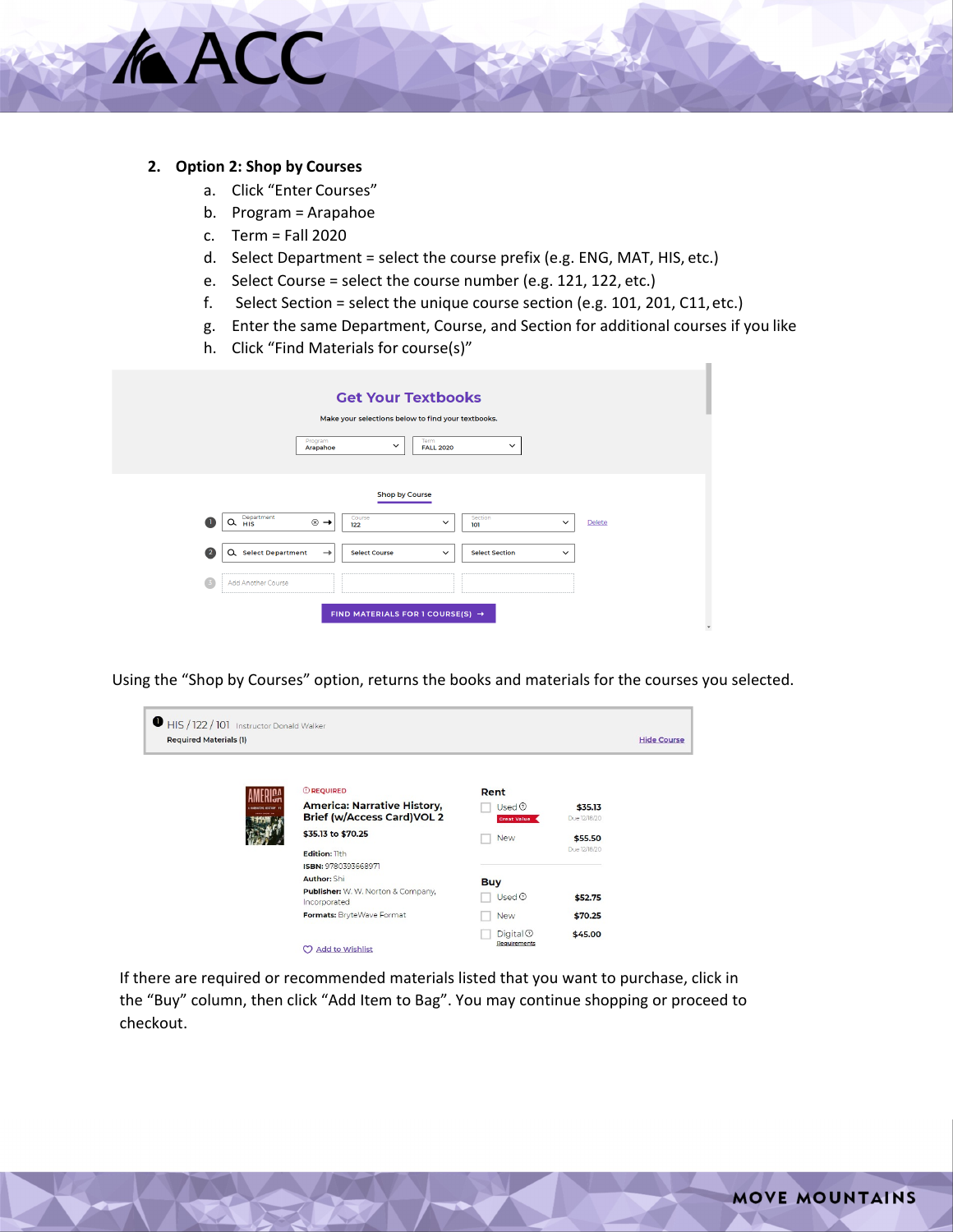## *The following steps are the same, no matter which option was used to search for and select the books and materials for the course(s).*

Review any "Section Notes" carefully, as some courses may provide course materials in an electronic format that you do not need to purchase separately.

| your course list | 1 Item has been added to your bag from    |                       |         |
|------------------|-------------------------------------------|-----------------------|---------|
|                  | <b>ACC 101 College Accounting</b><br>CCCO |                       | \$60.25 |
|                  | ACC / 101 / C11 Instructor na na          |                       |         |
|                  | Selection: Buy New                        |                       |         |
|                  |                                           | Your Bag (1): \$60.25 |         |
|                  | <b>CONTINUE SHOPPING</b>                  | VIEW BAG & CHECKOUT → |         |

**AACC** 

Review additional messages carefully during the checkout process.

| OK with Textbook Substitutions?                                                                                                                                                                                |  |
|----------------------------------------------------------------------------------------------------------------------------------------------------------------------------------------------------------------|--|
| Because our textbook inventory can change, if the textbook condition (new/used) you selected is<br>unavailable, we can replace it with the condition available. This may affect the total price of your order. |  |
| ● Yes! Replace my book with the condition available. (Recommended)                                                                                                                                             |  |
| ○ Do not replace my book. The unavailable item(s) will be cancelled from my order.                                                                                                                             |  |

Follow the remaining prompts to create an ACC Bookstore account, or check-out as guest. In the remaining steps, you will select your delivery and payment methods.

In the Delivery Method section, enter your shipping address. Standard ground shipping costs will be calculated and estimated to take 3-5 business days. The majority of orders are fulfilled from the Littleton Campus store location. Please consider this before choosing expedited shipping services that carry a higher cost.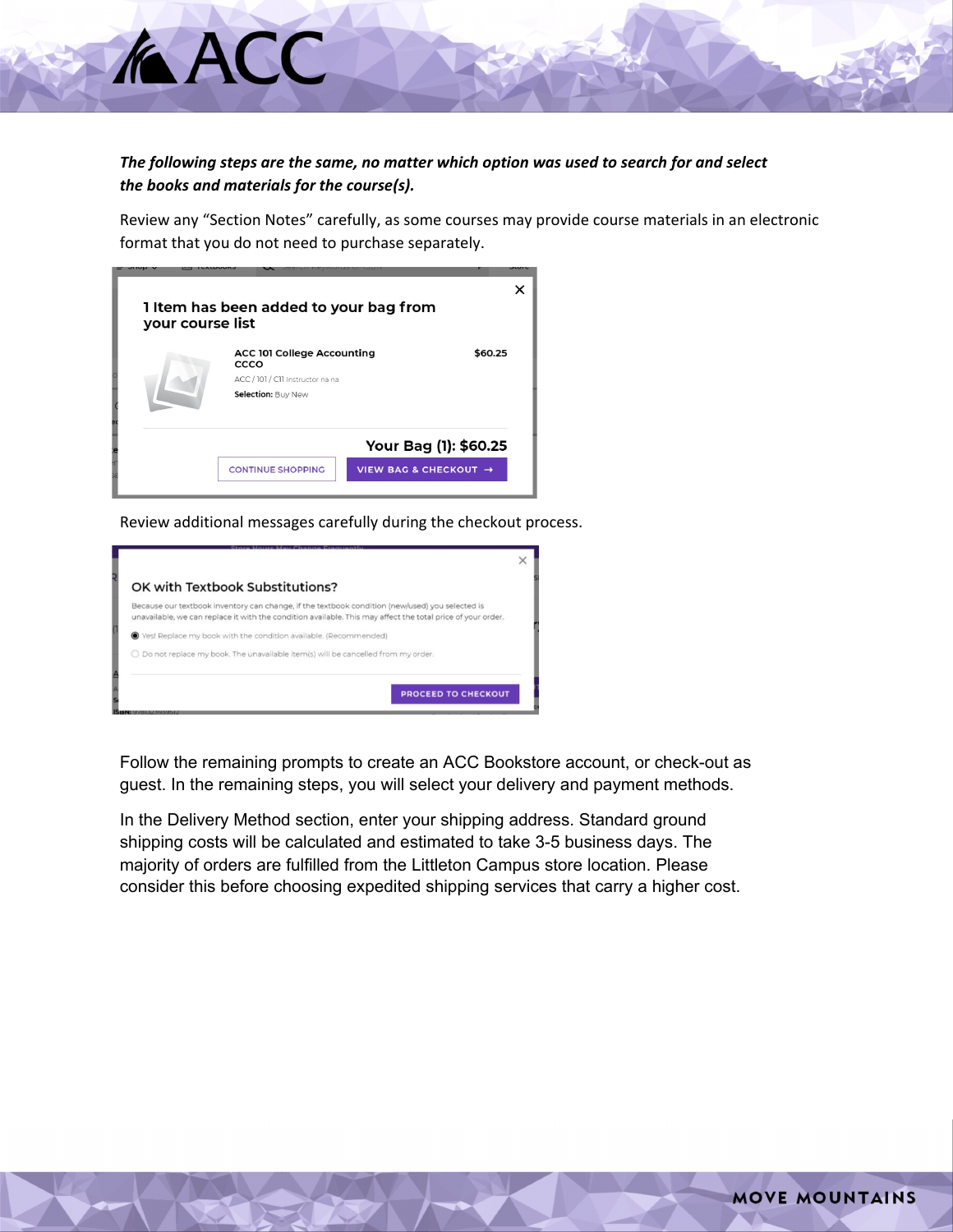

| Ship to an Address                               |   |              |
|--------------------------------------------------|---|--------------|
| First Name                                       |   |              |
| Last Name                                        |   |              |
| Country/Territory/Region<br><b>United States</b> |   | $\checkmark$ |
| Address                                          |   |              |
| Address 2 (Optional)                             |   |              |
| City                                             |   |              |
| Select State                                     | V | Zip Code     |
|                                                  |   |              |

In the Payment Method section, you may choose: Financial Aid/Scholarship, Gift Card, or Credit/Debit Card. If you select "Financial Aid/Scholarship", you will be prompted to enter an Account Number; your account number is your ACC Student ID Number (S#)

|                                                                                                                                                                                                             | <b>Order Summary</b>                                             |                                        |
|-------------------------------------------------------------------------------------------------------------------------------------------------------------------------------------------------------------|------------------------------------------------------------------|----------------------------------------|
| <b>O</b> Payment Method<br><b>APPLY</b><br>Promo Code                                                                                                                                                       | Subtotal (1 Item)<br>Delivery(Standard)<br>Tax v<br><b>Total</b> | \$60.25<br>\$7.50<br>\$1.96<br>\$69.71 |
| Financial Aid/Scholarship<br>Account Number<br>S00000001                                                                                                                                                    |                                                                  |                                        |
| <b>FIND ACCOUNTS</b><br>□ Gift Card                                                                                                                                                                         |                                                                  |                                        |
| Credit / Debit Card VISA<br><b>P CREDIT</b><br><b>PPayPal</b><br>PayPal Credit: No Interest if paid in full in 6 months on purchases of \$99+. Subject to credit approval. See Terms,<br><b>PLACE ORDER</b> |                                                                  |                                        |

If you do not have financial aid awarded at ACC to cover your total purchase, you will receive a notice after you click "Place Order" and you will need to pay the remaining balance by using a gift card or debit/credit card